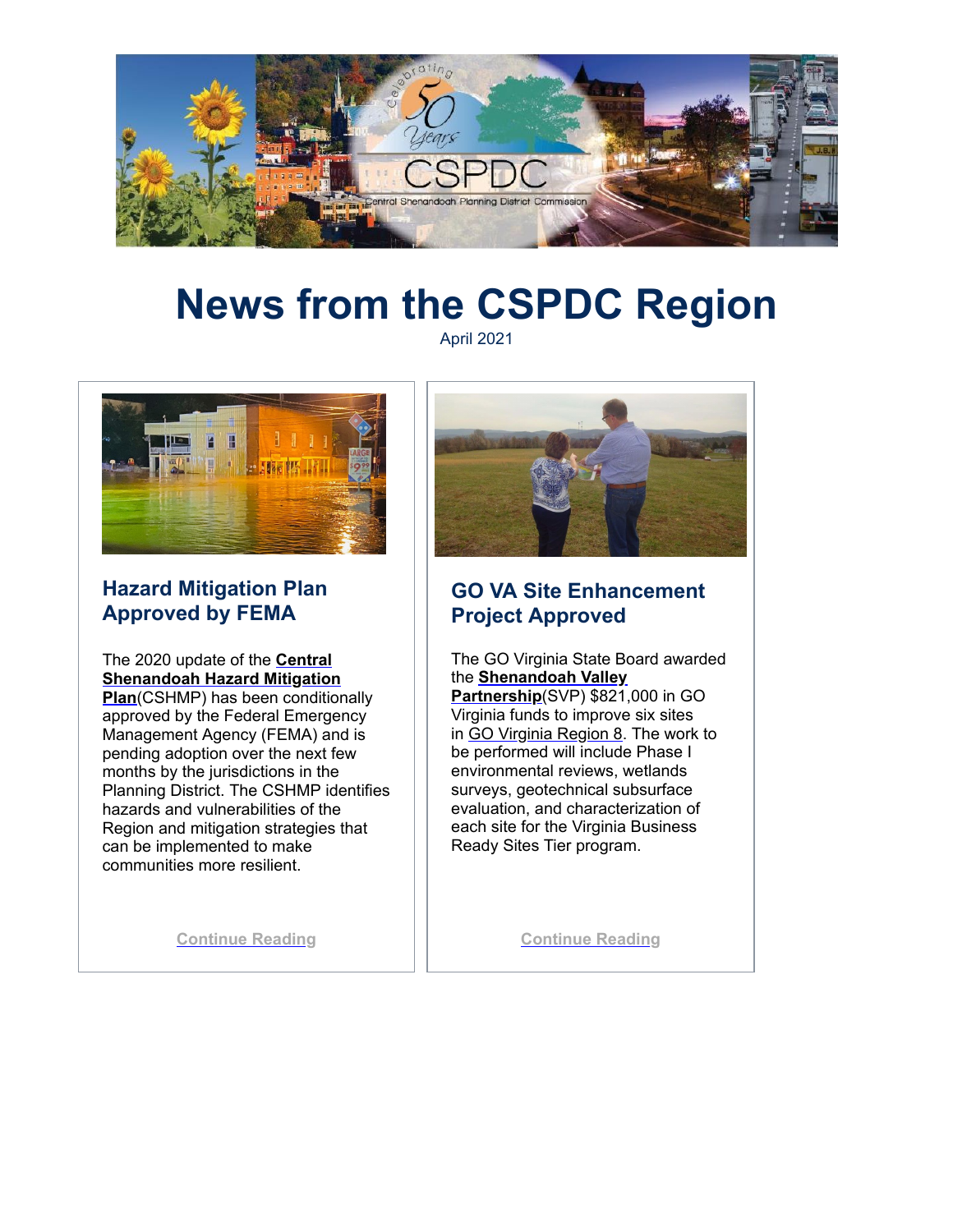

In the CSPDC region, the counties of Augusta, Bath, Highland, Rockbridge, and Rockingham will receive a little over \$36M based on population. The cities of Buena Vista, Harrisonburg, Lexington, Staunton, and Waynesboro will receive around \$30M based on a modified CDBG grant formula. Unlike CARES funding, towns will receive their own allocation. The 11 towns in the CSPDC region are expected to receive over \$21M in ARPA funding. Final amounts will be determined by the U.S. Department of Treasury when they issue their guidance.

President Biden signed into law the **American Rescue Plan** Act [\(ARPA\) in early March. The \\$1.9 trillion relief bill provides](http://r20.rs6.net/tn.jsp?f=001UvDO0wdO3BglG8zRFAkr6WFuRBHzwUrUlGxknnOyDz9JD9LJ-7KGdC8lqTA1lhIPx3jDWUSmd4F7M04DPlp6MIzkxk71TFFalHmxT3gCkx3nx8P-roi1GKf0eaK8IIs-G5NDO7TqEBMOHGMQmosMdZ9qalTGAIGmVrpvpqEW13kPVPTYuH1Mn2WU8kqZiJmTWJWDBmdoaWnOYPaYCUnIK4zHFA6H6AWpKPd6zBz-bUNbeikuoo70h7k75lkNGE7svWr-28Cl8g0rIkXuqY4ft9PQsrEDLCXiAxqsbsOFr-pubbXul4ixY7ebHT6ME9c7p_oqnbOkXZiA82trEq55Dxi9LUXxHQty3OggyX6cSub72igZntWimA==&c=yNqVw0fOdh2FBadl4n6v_MPbabsBAez_Pn42z6gGLS8PJWM5BNZG1g==&ch=YAz2phg07ioGCbpWBck17SmmMtmjTScRJHlKhQL3xNbhkDy7i7Crkw==) direct assistance to state and local governments, along with billions of dollars for public health, vaccines, education, transportation, housing and more.

Allowable uses of funds for local governments include four broad categories: (1) responding to the COVID-19 public health crisis and its negative economic impacts to households, small businesses and nonprofits, and the tourism, travel, and hospitality industries; (2) providing premium pay to essential workers of local government and local employers; (3) providing assistance for government services due to revenue reductions; and (4) making necessary investments in water, sewer, and broadband infrastructure.

The U.S. Treasury Department will provide guidance, oversee and administer these payments to local governments and funds must be used by December 31, 2024. For more information on the American Rescue Plan Act, **[click here.](http://r20.rs6.net/tn.jsp?f=001UvDO0wdO3BglG8zRFAkr6WFuRBHzwUrUlGxknnOyDz9JD9LJ-7KGdC8lqTA1lhIPx3jDWUSmd4F7M04DPlp6MIzkxk71TFFalHmxT3gCkx3nx8P-roi1GKf0eaK8IIs-G5NDO7TqEBMOHGMQmosMdZ9qalTGAIGmVrpvpqEW13kPVPTYuH1Mn2WU8kqZiJmTWJWDBmdoaWnOYPaYCUnIK4zHFA6H6AWpKPd6zBz-bUNbeikuoo70h7k75lkNGE7svWr-28Cl8g0rIkXuqY4ft9PQsrEDLCXiAxqsbsOFr-pubbXul4ixY7ebHT6ME9c7p_oqnbOkXZiA82trEq55Dxi9LUXxHQty3OggyX6cSub72igZntWimA==&c=yNqVw0fOdh2FBadl4n6v_MPbabsBAez_Pn42z6gGLS8PJWM5BNZG1g==&ch=YAz2phg07ioGCbpWBck17SmmMtmjTScRJHlKhQL3xNbhkDy7i7Crkw==)**

## **Upcoming Important Meetings:**

#### **[VDOT's Transportation Alternatives Program \(TAP\)](http://r20.rs6.net/tn.jsp?f=001UvDO0wdO3BglG8zRFAkr6WFuRBHzwUrUlGxknnOyDz9JD9LJ-7KGdL-jCVPZqvS0ug9It71AANlrt5x2RM0L669m8PG9PWtIUNPTayBQUwbwEwIAmOVsCARkI_a18oy-jZr1AHAMoyr4hU0wAM_0SZfZkM2oSE5Z2AqVW4PeCH1rjk5qJ-pGzANd-qN00ui55XcTpR_5uUe_UgDPefyDyiRWA-_g1xcpHGl5uFCYMDXgyT0U8pVXdOfC1pUZCLT75UdOjvk4Bp6-PAiAkJCZTlsyz2C0yGJfRDccwyojoGPWs6n2rvR6BjXSCSSnUbbB2hg6Wl_CZIb7sMg7cLN-IQ==&c=yNqVw0fOdh2FBadl4n6v_MPbabsBAez_Pn42z6gGLS8PJWM5BNZG1g==&ch=YAz2phg07ioGCbpWBck17SmmMtmjTScRJHlKhQL3xNbhkDy7i7Crkw==)**

*Pre-application due July 1, 2021*

This program only opens every two years, with a TAP applicant workshop scheduled for April 14, 2021. Mandatory preapplication is due July 1, 2021, and final application is due October 1, 2021.

#### **[VATI Input Sessions](http://r20.rs6.net/tn.jsp?f=001UvDO0wdO3BglG8zRFAkr6WFuRBHzwUrUlGxknnOyDz9JD9LJ-7KGdE-pzv8M5eIcoY5ks1N_z5VEGlJ8aUTL45IhQQk1innK1EAQxPc29jZo1nucPRbBssBQx7FO21Et1kGEh5SQBV8gEJqIkgyxkUSwJ9LZGp4O&c=yNqVw0fOdh2FBadl4n6v_MPbabsBAez_Pn42z6gGLS8PJWM5BNZG1g==&ch=YAz2phg07ioGCbpWBck17SmmMtmjTScRJHlKhQL3xNbhkDy7i7Crkw==)**

*April 27 and May 4, 2021*

The Virginia Department of Housing and Community Development (DHCD) will host **[two webinars](http://r20.rs6.net/tn.jsp?f=001UvDO0wdO3BglG8zRFAkr6WFuRBHzwUrUlGxknnOyDz9JD9LJ-7KGdE-pzv8M5eIcoY5ks1N_z5VEGlJ8aUTL45IhQQk1innK1EAQxPc29jZo1nucPRbBssBQx7FO21Et1kGEh5SQBV8gEJqIkgyxkUSwJ9LZGp4O&c=yNqVw0fOdh2FBadl4n6v_MPbabsBAez_Pn42z6gGLS8PJWM5BNZG1g==&ch=YAz2phg07ioGCbpWBck17SmmMtmjTScRJHlKhQL3xNbhkDy7i7Crkw==)** input sessions to discuss the proposed FY22 [Virginia Telecommunication Initiative](http://r20.rs6.net/tn.jsp?f=001UvDO0wdO3BglG8zRFAkr6WFuRBHzwUrUlGxknnOyDz9JD9LJ-7KGdE-pzv8M5eIcoY5ks1N_z5VEGlJ8aUTL45IhQQk1innK1EAQxPc29jZo1nucPRbBssBQx7FO21Et1kGEh5SQBV8gEJqIkgyxkUSwJ9LZGp4O&c=yNqVw0fOdh2FBadl4n6v_MPbabsBAez_Pn42z6gGLS8PJWM5BNZG1g==&ch=YAz2phg07ioGCbpWBck17SmmMtmjTScRJHlKhQL3xNbhkDy7i7Crkw==) program guidelines and criteria.

#### **[2021 Virtual Spring SYIP Meetings](http://r20.rs6.net/tn.jsp?f=001UvDO0wdO3BglG8zRFAkr6WFuRBHzwUrUlGxknnOyDz9JD9LJ-7KGdC8lqTA1lhIP4-I5ae5rzdCX-qBJH_S77Zk53_gG_uymm3UMIOP43A31oD_lQcmCLBqFcTqvt-JA9P_IsIVsv1TaplDTHMtPUCm2N_gU7WxMR6ZXryF2_Et0PDGZfpafM62AAwXxqyvXHM2WL7nyhf3YPWWJ5dNquA==&c=yNqVw0fOdh2FBadl4n6v_MPbabsBAez_Pn42z6gGLS8PJWM5BNZG1g==&ch=YAz2phg07ioGCbpWBck17SmmMtmjTScRJHlKhQL3xNbhkDy7i7Crkw==)**

*April 29, 2021*

The Commonwealth Transportation Board will conduct a series of **[virtual public meetings](http://r20.rs6.net/tn.jsp?f=001UvDO0wdO3BglG8zRFAkr6WFuRBHzwUrUlGxknnOyDz9JD9LJ-7KGdC8lqTA1lhIP4-I5ae5rzdCX-qBJH_S77Zk53_gG_uymm3UMIOP43A31oD_lQcmCLBqFcTqvt-JA9P_IsIVsv1TaplDTHMtPUCm2N_gU7WxMR6ZXryF2_Et0PDGZfpafM62AAwXxqyvXHM2WL7nyhf3YPWWJ5dNquA==&c=yNqVw0fOdh2FBadl4n6v_MPbabsBAez_Pn42z6gGLS8PJWM5BNZG1g==&ch=YAz2phg07ioGCbpWBck17SmmMtmjTScRJHlKhQL3xNbhkDy7i7Crkw==)** to give the public the opportunity to provide comments on projects and programs to be included in the Fiscal Year 2022-2027 Six-Year Improvement Program.

### **Telework!VA Provides Telework Program Assistance**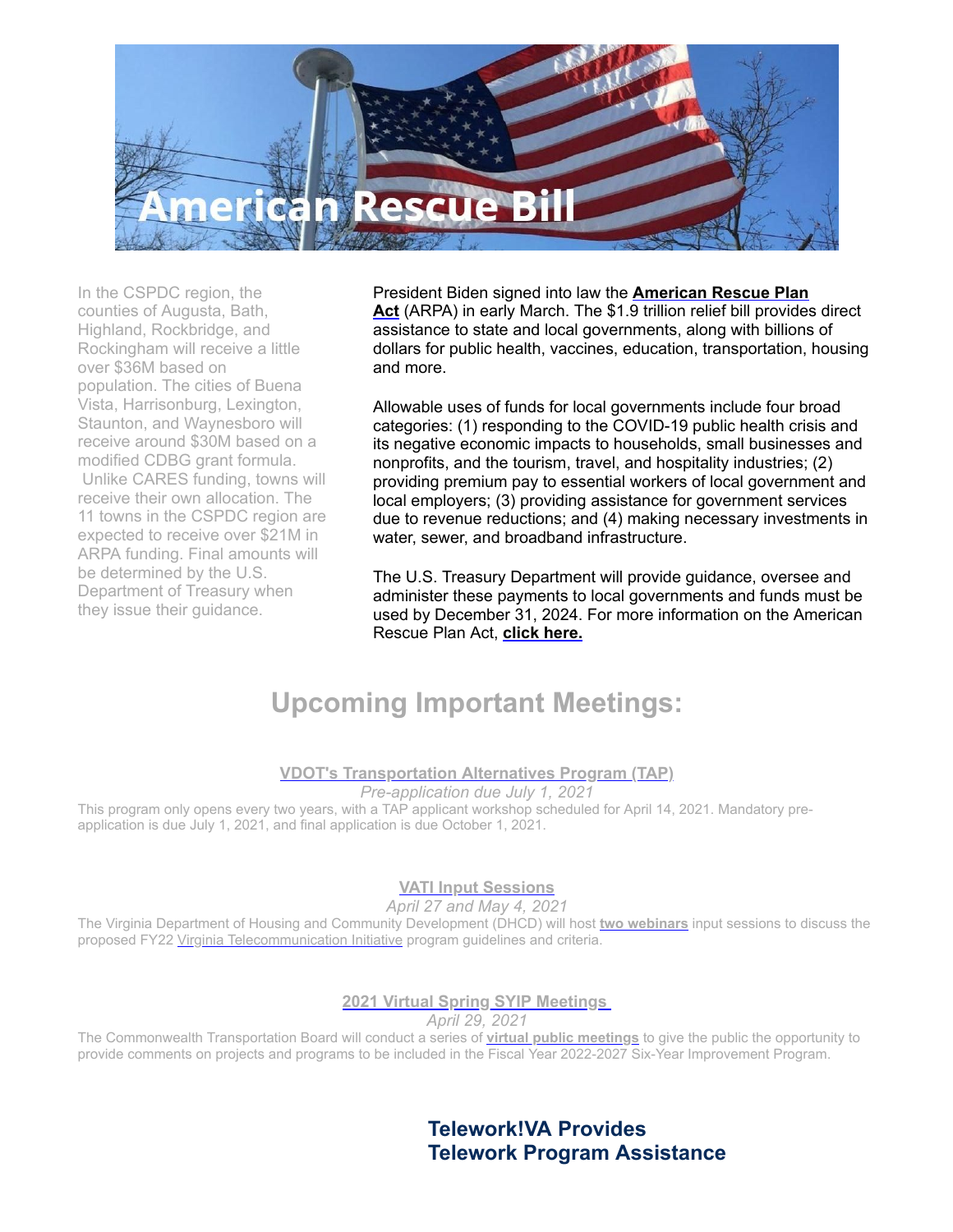

Last fall the CSPDC worked with Telework!VA consultant, Robin Mack to host a staff retreat on the benefits, challenges, and best practices of teleworking. Ms. Mack surveyed staff and created a customized presentation for both employees and managers to better succeed in our new virtual workplace.

Robin Mack and the Telework!VA team are available to assist other organizations, businesses, and employers in the region create and implement a telework program. Contact**[RideShare](http://r20.rs6.net/tn.jsp?f=001UvDO0wdO3BglG8zRFAkr6WFuRBHzwUrUlGxknnOyDz9JD9LJ-7KGdFS5QWrJ_IYsT1FsuSBoUNg9YDu5fwH1mqv2EUNDp3xOlWzpo6bj_f-vGr7Z4JrLEDhh-qMHMH-9a6GlaH5zA5MS2ETnKYOVlw==&c=yNqVw0fOdh2FBadl4n6v_MPbabsBAez_Pn42z6gGLS8PJWM5BNZG1g==&ch=YAz2phg07ioGCbpWBck17SmmMtmjTScRJHlKhQL3xNbhkDy7i7Crkw==)** or **[Telework!VA](http://r20.rs6.net/tn.jsp?f=001UvDO0wdO3BglG8zRFAkr6WFuRBHzwUrUlGxknnOyDz9JD9LJ-7KGdC8lqTA1lhIPNJuGI4EeSG2JuST4fk-hUHC-56bNnkGJ7v_oqUFTkK2sJmKvSO2IBbkVoSi03F_A5j6QbHRT08gkcwAVrxV2_w==&c=yNqVw0fOdh2FBadl4n6v_MPbabsBAez_Pn42z6gGLS8PJWM5BNZG1g==&ch=YAz2phg07ioGCbpWBck17SmmMtmjTScRJHlKhQL3xNbhkDy7i7Crkw==)** directly to set up a free webinar and learn more about the services available.



# **@rideSHARE**



#### **Waynesboro Park & Ride Lot Expands**

An expansion of the Town Center Park and Ride commuter lot in Waynesboro began construction the end of March and is scheduled to be complete in May of 2022. The \$1 million project will increase parking capacity from 120 to about 175 spaces, install a bus stop with a covered shelter, and will repave and improve on-location lighting. Additional amenities include bicycle racks, sidewalks, landscaping, and infrastructure to accommodate future charging stations for electric vehicles.



### **CTB Welcomes New Representative Mark Merrill**

Governor Northam appointed Winchester resident Mark Merrill to the **[Commonwealth Transportation](http://r20.rs6.net/tn.jsp?f=001UvDO0wdO3BglG8zRFAkr6WFuRBHzwUrUlGxknnOyDz9JD9LJ-7KGdOYkuavWn6tLG58yP_SpNxHhpOivBSzlEO4SZivJzktNtlQUBfZ02LOb3gdExS3F8XhJ5ICf20nVBa9nRdP1vYXeOLroj2mUyw==&c=yNqVw0fOdh2FBadl4n6v_MPbabsBAez_Pn42z6gGLS8PJWM5BNZG1g==&ch=YAz2phg07ioGCbpWBck17SmmMtmjTScRJHlKhQL3xNbhkDy7i7Crkw==) Board** to represent the Staunton District, including our CSPDC region. Mr. Merrill replaces long-time CTB Member Dixon Whitworth, and is the recently-retired President and CEO of Winchester-based Valley Health System. He joined the Staunton-Augusta-Waynesboro MPO meeting in March to share updates on statewide and regional transportation policies and projects, and to learn